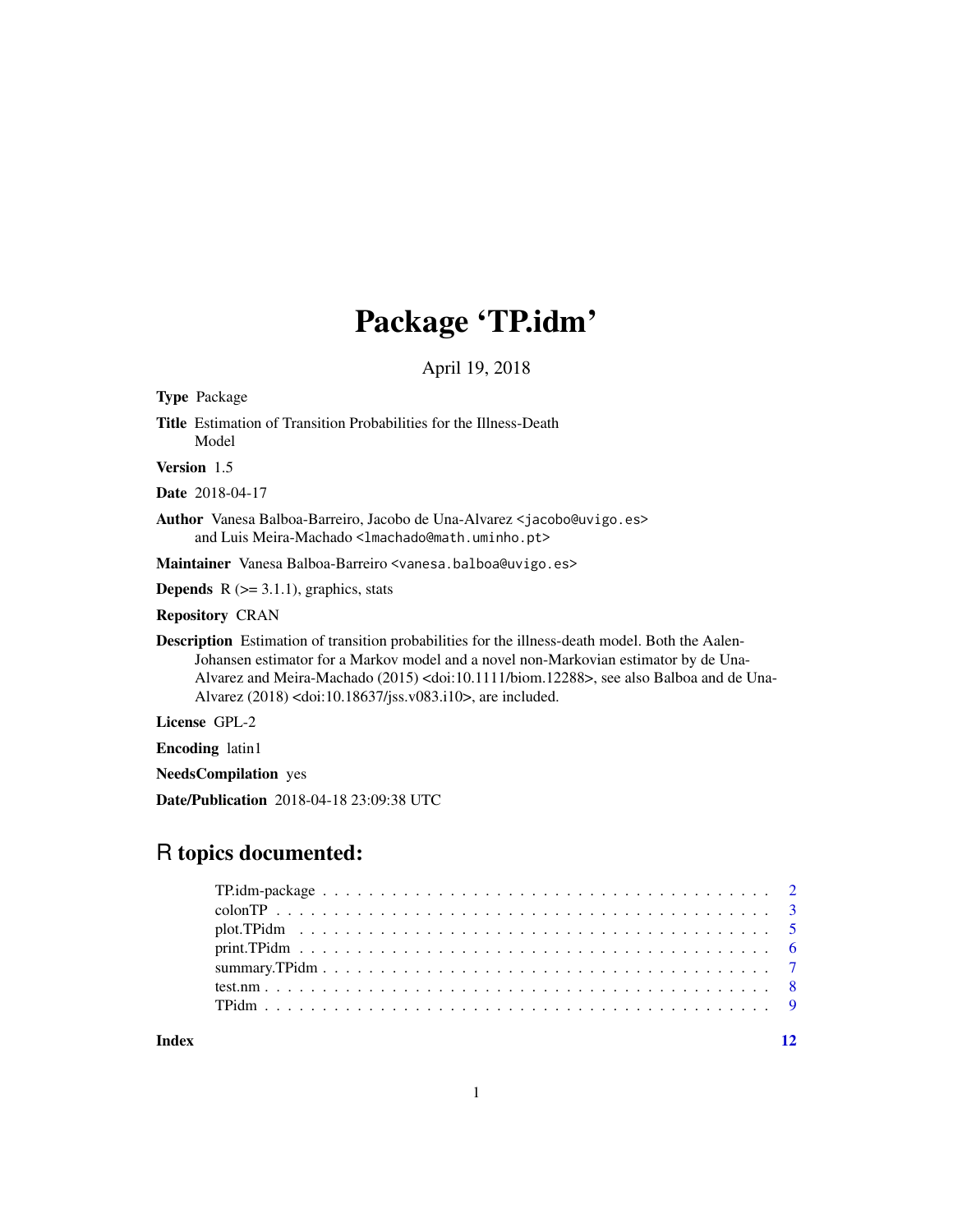<span id="page-1-0"></span>

Estimation of transition probabilities for the illness-death model. Both the Aalen-Johansen estimator for a Markov model and a novel non-Markovian estimator by de Uña-Álvarez and Meira-Machado (2015) <doi:10.1111/biom.12288>, see also Balboa and de Uña-Álvarez (2018) <doi:10.18637/jss.v083.i10>, are included.

# Details

The DESCRIPTION file:

| Package:         | TP.idm                                                                                                                                     |
|------------------|--------------------------------------------------------------------------------------------------------------------------------------------|
| Type:            | Package                                                                                                                                    |
| Title:           | Estimation of Transition Probabilities for the Illness-Death Model                                                                         |
| Version:         | 1.5                                                                                                                                        |
| Date:            | 2018-04-17                                                                                                                                 |
| Author:          | Vanesa Balboa-Barreiro, Jacobo de Una-Alvarez <jacobo@uvigo.es> and Luis Meira-Machado <lmachado@n< td=""></lmachado@n<></jacobo@uvigo.es> |
| Maintainer:      | Vanesa Balboa-Barreiro <vanesa.balboa@uvigo.es></vanesa.balboa@uvigo.es>                                                                   |
| Depends:         | $R$ ( $\geq$ = 3.1.1), graphics, stats                                                                                                     |
| Repository: CRAN |                                                                                                                                            |
|                  | Description: Estimation of transition probabilities for the illness-death model. Both the Aalen-Johansen estimator for a Mar               |
| License:         | $GPL-2$                                                                                                                                    |
| Encoding:        | latin1                                                                                                                                     |

Index of help topics:

| TP.idm-package | Estimation of Transition Probabilities for the          |
|----------------|---------------------------------------------------------|
|                | Illness-Death Model                                     |
| TPidm          | Transition probabilities for the illness-death<br>model |
| colonTP        | Chemotherapy for Stage B/C colon cancer                 |
| plot.TPidm     | Plot method for a TPidm object                          |
| print.TPidm    | Print method for a TPidm object                         |
| summary.TPidm  | Summary method for a TPidm object                       |
| test.nm        | Graphical tool to check the Markov assumption           |

This package incorporates the function TPidm which can be used to compute a nonparametric transition probability matrix for the illness-death model. For a complete list of functions use library(help=TP.idm).

# Author(s)

Vanesa Balboa-Barreiro, Jacobo de Una-Alvarez <jacobo@uvigo.es> and Luis Meira-Machado <lmachado@math.uminho.pt>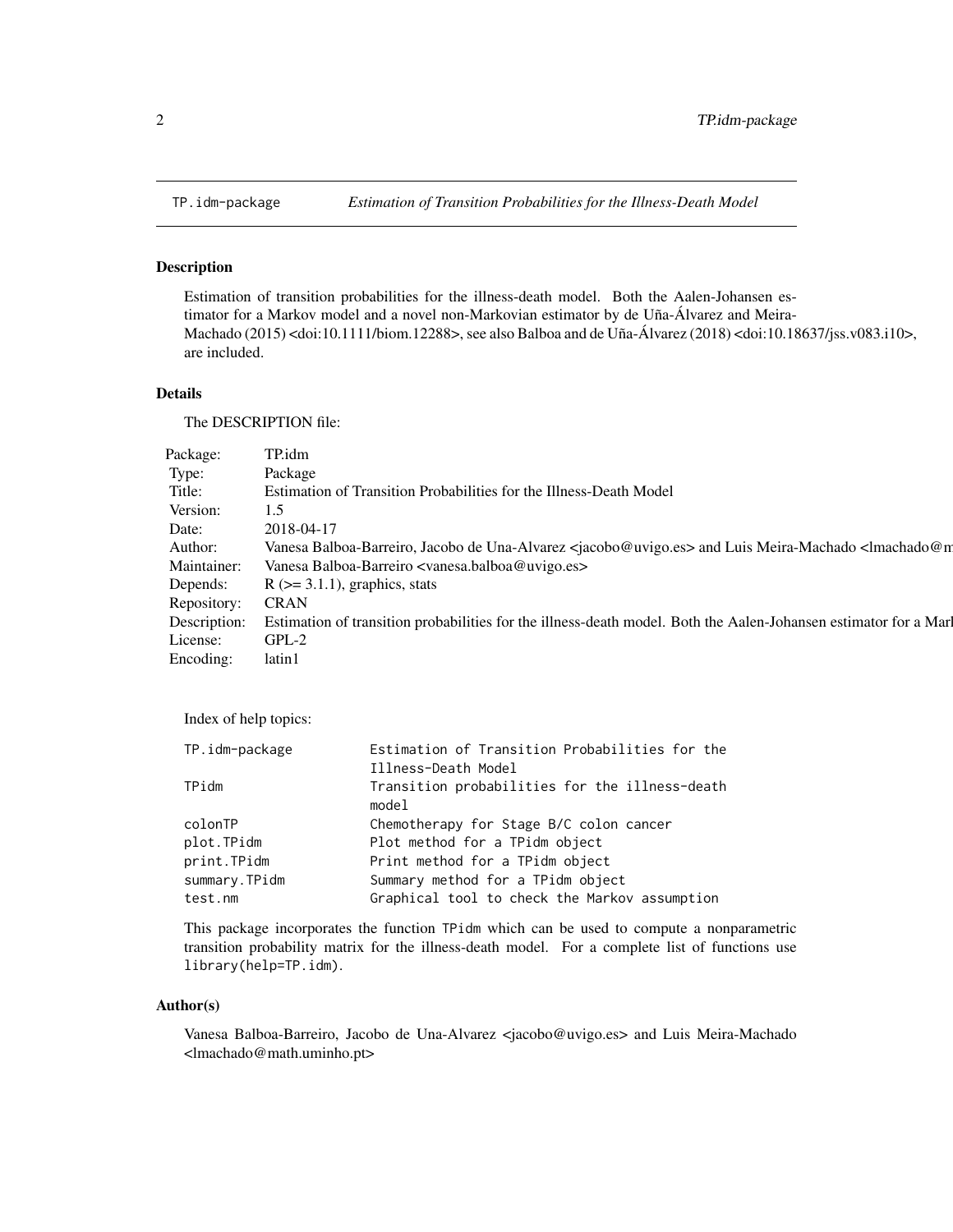#### <span id="page-2-0"></span>colonTP 3

Maintainer: Vanesa Balboa-Barreiro <vanesa.balboa@uvigo.es>

# References

Andersen P. K., Borgan O., Gill R. D. and Keiding N. (1993). Statistical models based on counting processes. Springer Series in Statistics. New York, NY: Springer.

Datta S. and Satten G. A. (2001). Validity of the Aalen-Johansen estimators of stage occupation probabilities and Nelson-Aalen estimators of integrated transition hazards for non-Markov models. *Statistics and Probability Letters* 55(4), 403–411.

de Uña-Álvarez J. and Meira-Machado L. (2015). Nonparametric estimation of transition probabilities in a non-Markov illness-death model: a comparative study. *Biometrics* 71, 364–375.

Meira-Machado L. F., de Uña-Álvarez J. and Cadarso-Suárez C. (2006). Nonparametric estimation of transition probabilities in a non-Markov illness-death model. *Lifetime Data Annal* 12(3), 325– 344.

Balboa-Barreiro V., de Uña-Álvarez J. (2018). Estimation of Transition Probabilities for the Illness-Death Model: Package TP.idm. *Journal of Statistical Software* 83(10), 1–19.

# Examples

data(colonTP)

```
# create a TPidm object with s = 0, t = "last" (default),
# CI = TRUE (default) and method = "AJ":
aj0ci <- TPidm(colonTP, s = 0, method = "AJ")
summary(aj0ci) # summarizing the results
plot(aj0ci) # plotting all occupation probabilities
```
colonTP *Chemotherapy for Stage B/C colon cancer*

# Description

These are data from one of the first successful trials of adjuvant chemotherapy for colon cancer. Levamisole is a low-toxicity compound previously used to treat worm infestations in animals; 5- FU is a moderately toxic (as these things go) chemotherapy agent. This data frame reproduces the information in the colon object of the package survival, organized in a slightly different way (only one row is used for each individual).

# Usage

data("colonTP")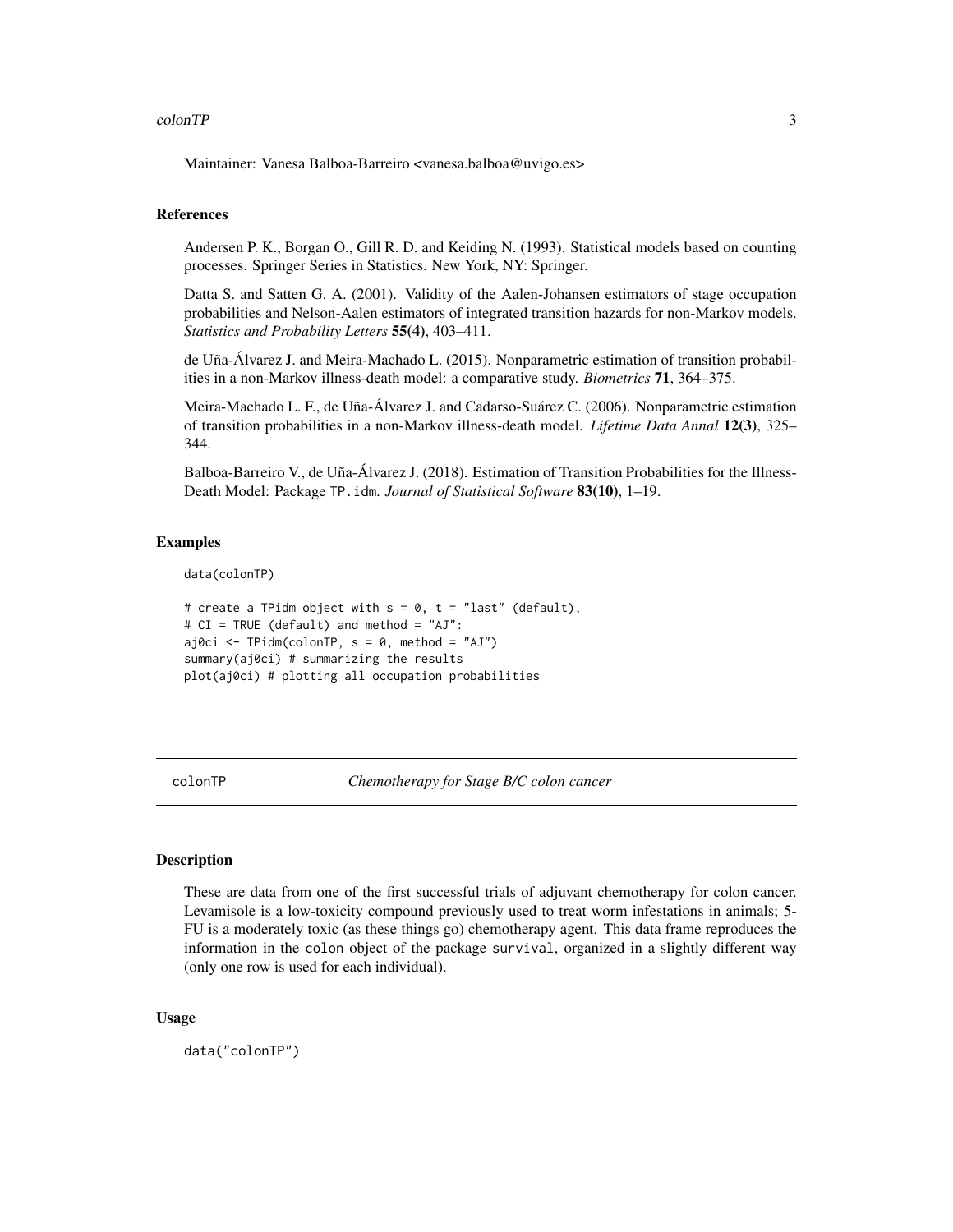# Format

A data frame with 929 observations on the following 15 variables.

time1 Disease free survival time (time to recurrence, death, or censoring, whichever occurs first).

event1 Disease free survival indicator (1=dead or relapsed, 0=alive disease free).

Stime Time to death or censoring.

event Death indicator (1=dead, 0=alive).

rx Treatment - Obs(ervation), Lev(amisole), Lev(amisole)+5-FU.

sex 1=male.

age Age in years.

obstruct Obstruction of colon by tumour.

perfor Perforation of colon.

adhere Adherence to nearby organs.

nodes Number of lymph nodes with detectable cancer.

differ Differentiation of tumour (1=well, 2=moderate, 3=poor).

extent Extent of local spread (1=submucosa, 2=muscle, 3=seros, 4=contiguous structures).

surg Time from surgery to registration (0=short, 1=long).

node4 More than 4 positive lymph nodes.

# Note

The study is originally described in Laurie et al. (1989). The main report is found in Moertel et al. (1990). This data set is closet to that of the final report in Moertel et al. (1991). A version of the data with less follow-up time was used in the paper by Lin (1994). This data set has been used for illustration purposes in a number of papers, including Meira-Machado et al. (2015) and de Uña-Álvarez and Meira-Machado (2015).

#### References

de Uña-Álvarez J. and Meira-Machado L. (2015). Nonparametric estimation of transition probabilities in a non-Markov illness-death model: a comparative study. *Biometrics* 71, 364–375.

Laurie J. A., Moertel C. G., Fleming T. R., Wieand H. S., Leigh J. E., Rubin J., McCormack G. W., Gerstner J. B., Krook J. E. and Malliard J. (1989). Surgical adjuvant therapy of large-bowel carcinoma: An evaluation of levamisole and the combination of levamisole and fluorouracil: The North Central Cancer Treatment Group and the Mayo Clinic. *Journal of Clinical Oncology* 7(10), 1447–1456.

Lin D. Y. (1994). Cox regression analysis of multivariate failure time data: the marginal approach. *Statistics in Medicine* 13(21), 2233–2247.

Meira-Machado L., de Uña-Álvarez J. and Datta S. (2015). Nonparametric estimation of conditional transition probabilities in a non-Markov illness-death model. Computational Statistics 30, 377–397.

Moertel C. G., Fleming T. R., MacDonald J. S., Haller D. G., Laurie J. A., Goodman P. J., Ungerleider J. S., Emerson W. A., Tormey D. C., Glick J. H., Veeder M. H. and Maillard J. A. (1990).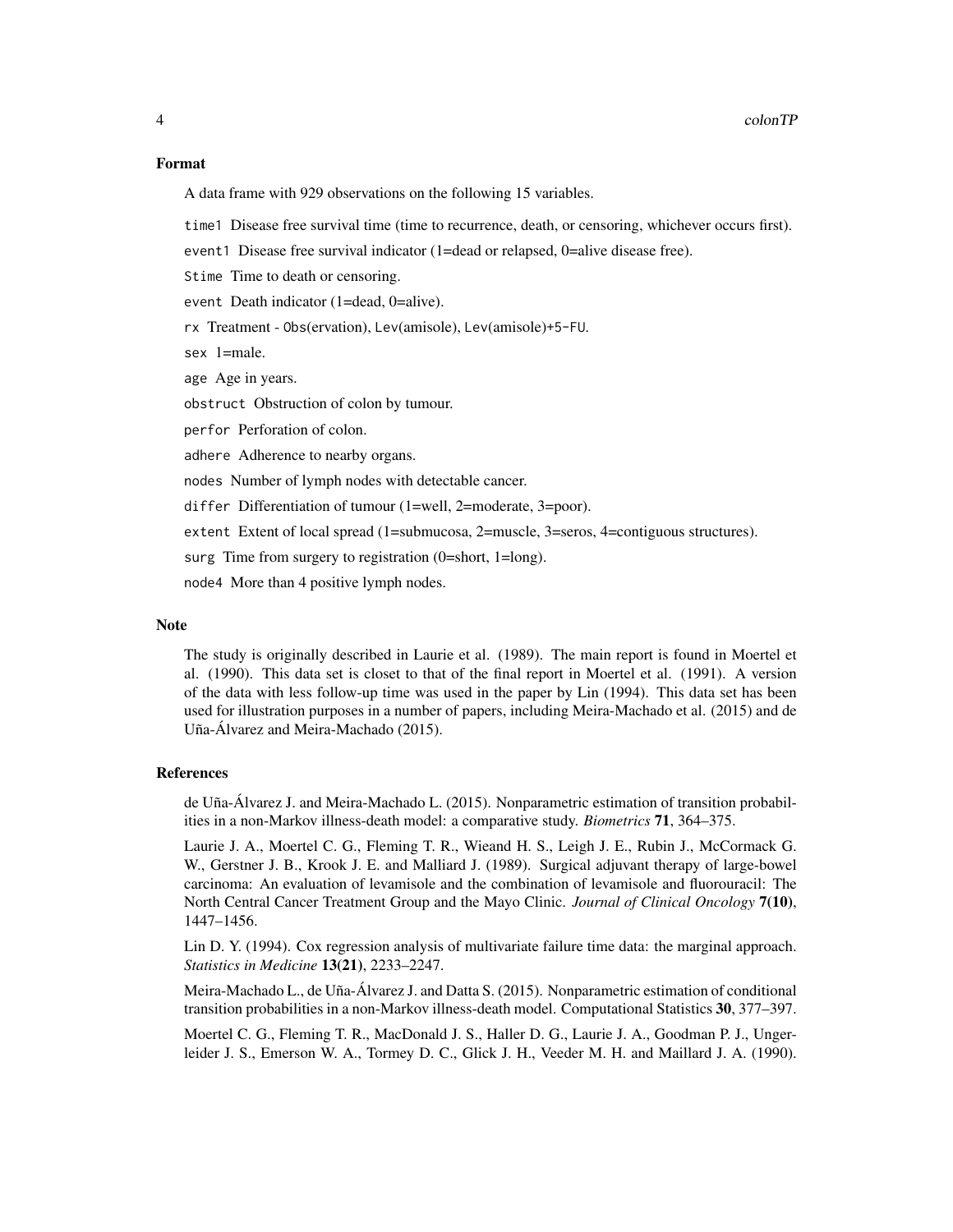# <span id="page-4-0"></span>plot. TPidm 5

Levamisole and fluorouracil for adjuvant therapy of resected colon carcinoma. *New England Journal of Medicine* 322(6), 352–358.

Moertel C. G., Fleming T. R., MacDonald J. S., Haller D. G., Laurie J. A., Tangen C. M., Ungerleider J. S., Emerson W. A., Tormey D. C., Glick J. H., Veeder M. H. and Maillard J. A. (1991). Fluorouracil plus Levamisole as an effective adjuvant therapy after resection of stage II colon carcinoma: a final report. *Annals of Internal Medicine* 122(5), 321–326.

# Examples

data(colonTP) ## maybe str(colonTP) ; plot(colonTP) ...

plot.TPidm *Plot method for a TPidm object*

# Description

Plot method for an object of class 'TPidm'. It draws the estimated occupation probabilities (if  $s =$ 0) or transition probabilities (if  $s > 0$ ) and confidence intervals (only available if CI is TRUE) in a basic scatterplot or in a multipanel layout.

#### Usage

```
## S3 method for class 'TPidm'
plot(x, chosen.tr = "ALL", col = "black", ...)
```
# Arguments

| x         | An object of class 'TPidm'.                                                                                                                                        |
|-----------|--------------------------------------------------------------------------------------------------------------------------------------------------------------------|
| chosen.tr | Character vector of the form 'c("from to", "from to")' specifying which transi-<br>tions should be plotted. Default, all the transition probabilities are plotted. |
| col       | Character vector specifying colors for each curves. Default col="black".                                                                                           |
| .         | Further arguments to plot.                                                                                                                                         |

# Examples

data(colonTP)

```
# create a TPidm object with s = 0, t = "last" (default),
# CI = FALSE and method = "NM" (default):
nm0 <- TPidm(colonTP, s = 0, CI=FALSE)
# plot all possible transitions without CI:
plot(nm0)
# or
# create a TPidm object with s = 0, t = "last" (default),
```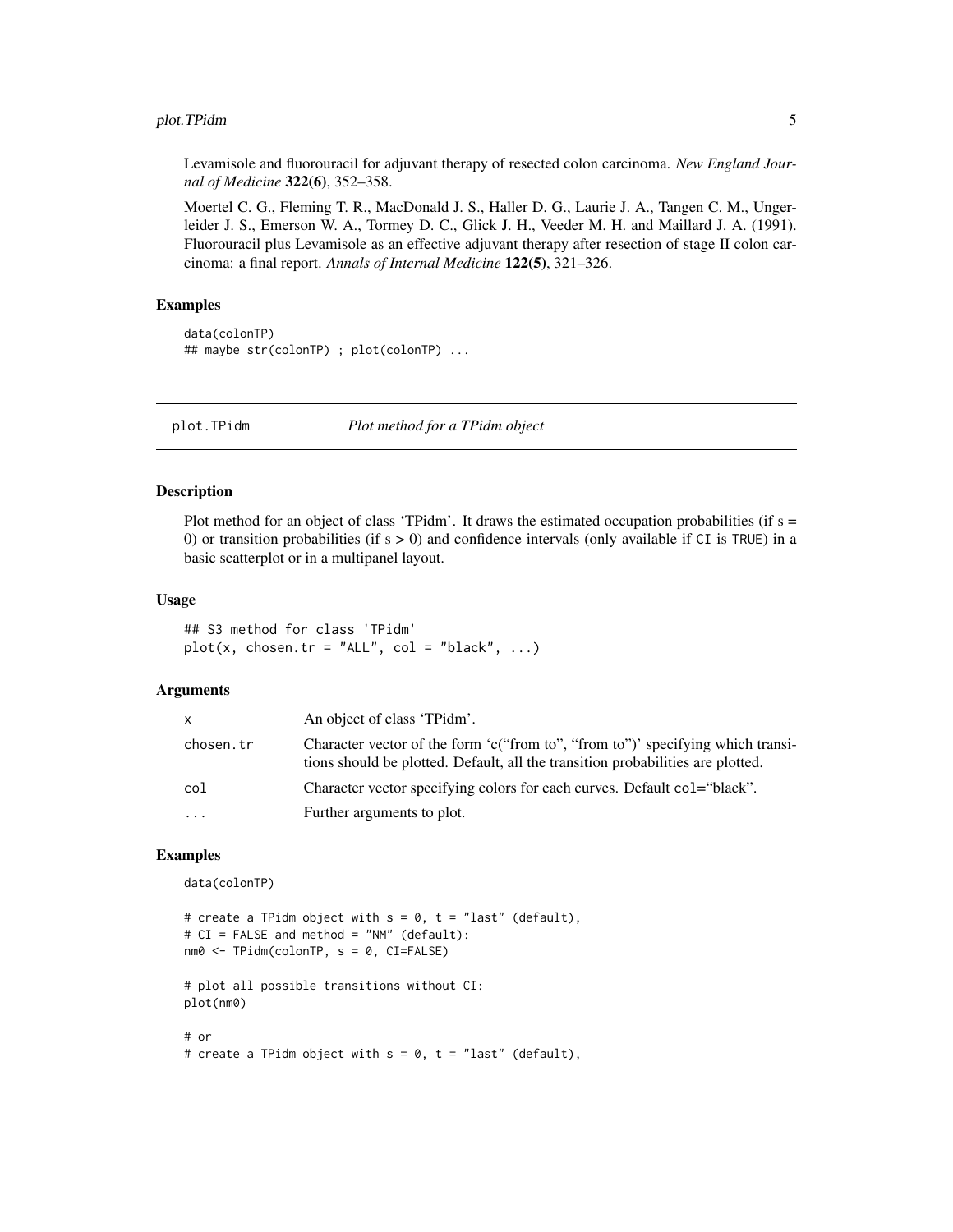```
# CI = TRUE (default) and method = "AJ":
aj0ci <- TPidm(colonTP, s = 0, method = "AJ")
# plot transitions "1 2" and "1 3" with CI:
plot(aj0ci, chosen.tr = c("1 2", "1 3"))# create a TPidm object with s = 365, t = 1095, cov = "rx",
# CI = FALSE and method = "NM" (default):
nm365cov \leq TPidm(colonTP, s = 365, t = 1095, cov = "rx", CI=FALSE)# plot transitions "1 2" and "1 3" without CI:
plot(mm365cov, chosen.tr = c("1 2", "1 3"), col=c("blue", "red", "green"))
```
print.TPidm *Print method for a TPidm object*

# Description

Print method for an object of class 'TPidm'.

#### Usage

## S3 method for class 'TPidm'  $print(x, \ldots)$ 

#### Arguments

| X        | An object of class 'TPidm'. |
|----------|-----------------------------|
| $\cdots$ | Further arguments to print. |

#### Value

A data.frame is returned with the following variables:

| transition | The initial and final states "i j" for each particular transition. |
|------------|--------------------------------------------------------------------|
| probs      | The transition probabilities $P_{ij}(s,t)$ .                       |

# Note

The print function displays the method used, the user-supplied times s and t, the possible transitions, the estimated transition probabilities and, optionally, confidence limits and variances.

If cov was specified, the print function provides the transition probabilities  $P_{ij}(s,t)$  for each level of covariate.

<span id="page-5-0"></span>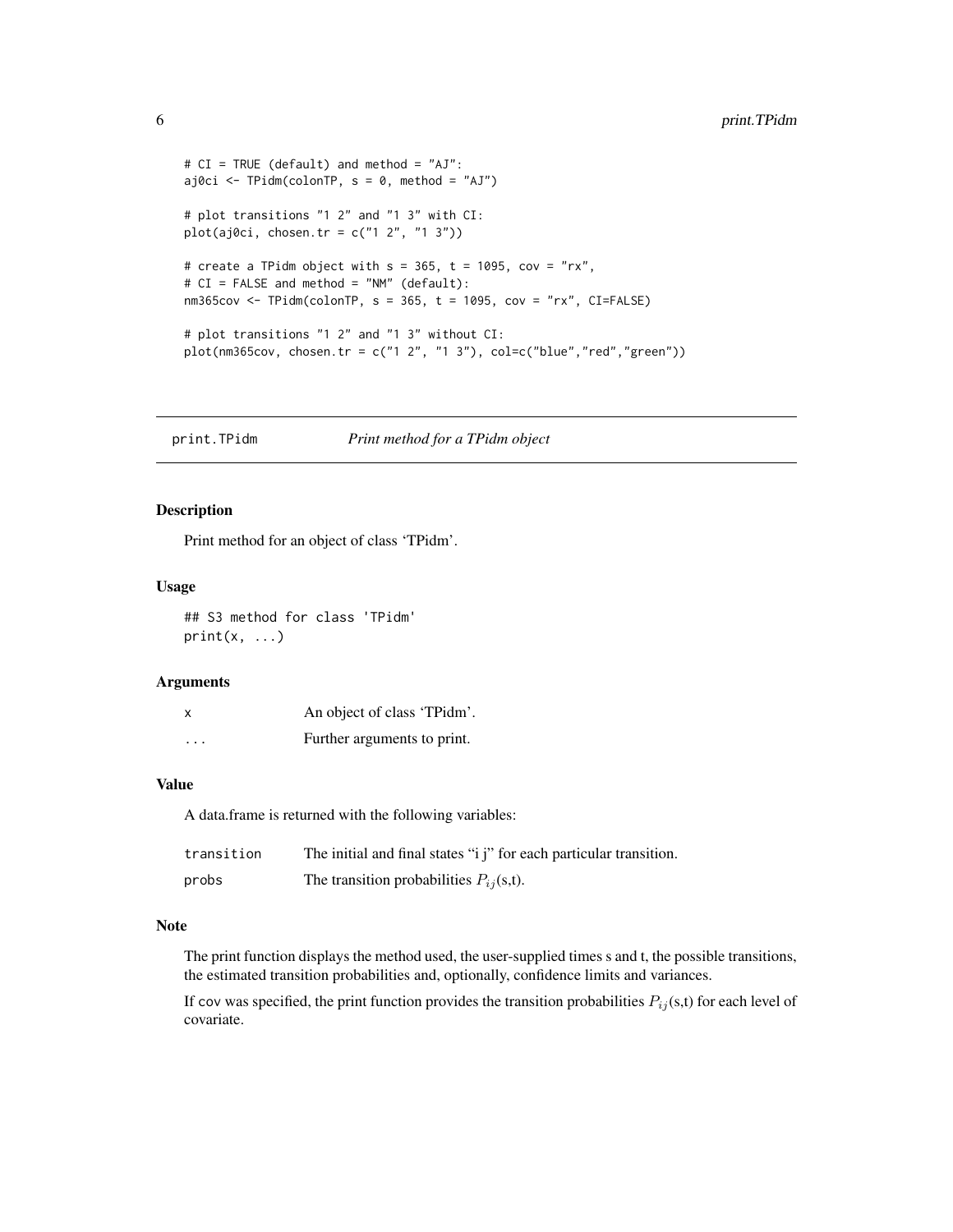<span id="page-6-0"></span>

Summary method for an object of class 'TPidm'.

# Usage

## S3 method for class 'TPidm' summary(object, ...)

# Arguments

| object   | An object of class 'TPidm'. |
|----------|-----------------------------|
| $\cdots$ | Further arguments to print. |

# Value

A data.frame is returned with the following variables:

| transition | The initial and final states "i j" for each particular transition. |
|------------|--------------------------------------------------------------------|
| probs      | The transition probabilities $P_{ij}(s,t)$ .                       |

# Note

The summary function prints the method used, the user-supplied times s and t, the possible transitions, the estimated transition probabilities and, optionally, confidence limits and variances.

If cov is specified, the summary function provides the transition probabilities  $P_{ij}(s,t)$  for each level of covariate.

## Examples

```
data(colonTP)
# create a TPidm object with s = 365, t = 1095, cov = "rx",
# CI = FALSE and method = "NM" (default):
nm365cov \leq TPidm(colonTP, s = 365, t = 1095, cov = "rx", CI=FALSE)summary(nm365cov) # summarizing the results
```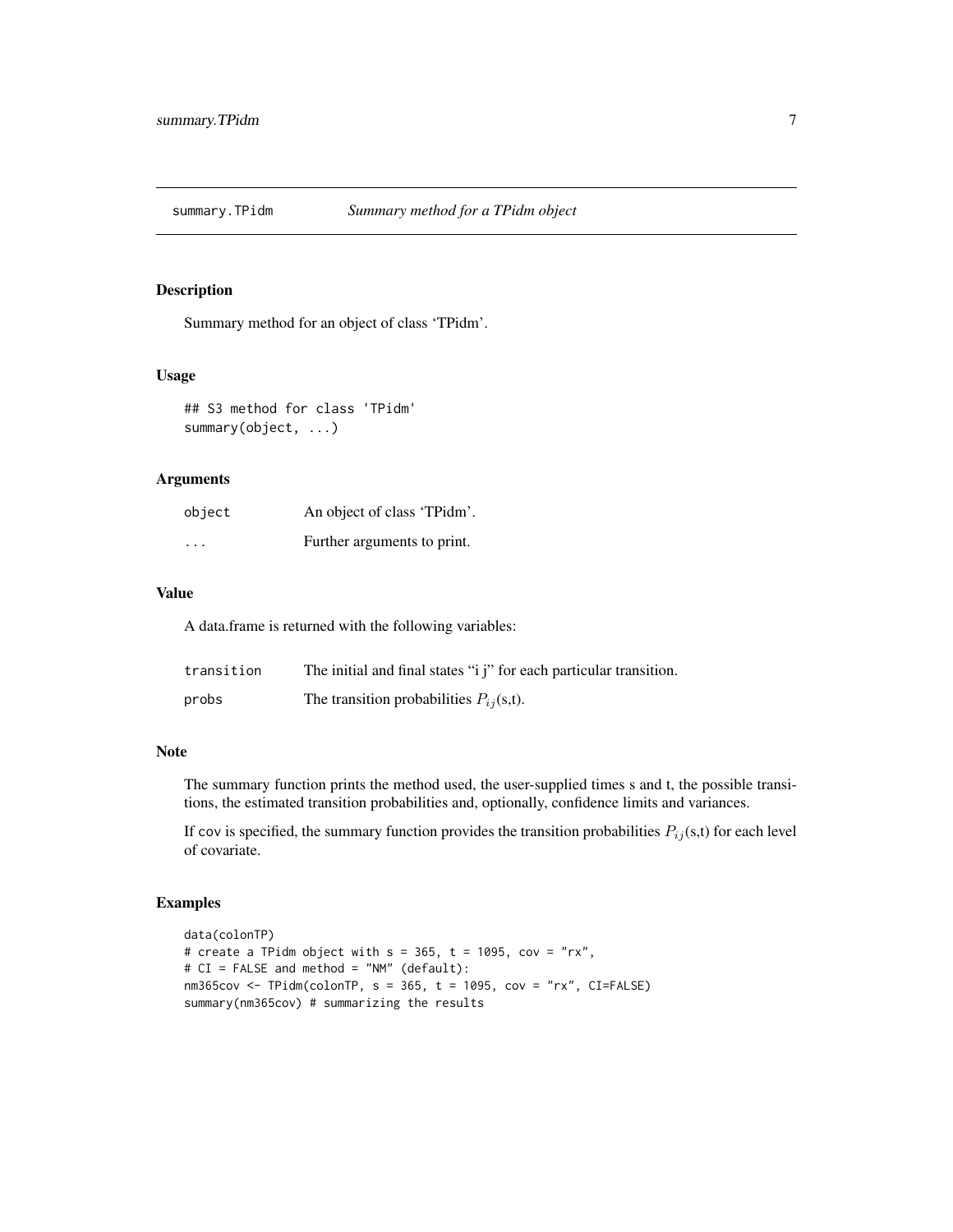<span id="page-7-0"></span>

It constructs a PP-plot which compares the transition probabilities reported by the non-Markovian and Aalen-Johansen estimators. Under the Markov assumption the PP-plot should fit the straight line y=x. When the Markov assumption holds the Aalen-Johansen is preferred since it provides a smaller standard error. If the Markov assumption is violated, the Aalen-Johansen may be inconsistent and therefore the non-Markovian method is recommended.

#### Usage

test.nm(data,  $s, t = "last")$ 

# Arguments

| data | A data.frame including at least four columns named time 1, event 1, Stime and<br>event, which correspond to disease free survival time, disease free survival in-<br>dicator, time to death or censoring, and death indicator, respectively. |
|------|----------------------------------------------------------------------------------------------------------------------------------------------------------------------------------------------------------------------------------------------|
| -S   | The current time for the transition probabilities to be computed.                                                                                                                                                                            |
| t    | The future time for the transition probabilities to be computed. Default is "last"<br>which means the largest time among the uncensored entry times for the interme-<br>diate state and the final absorbing state.                           |

# Details

It constructs a PP-plot which compares the transition probabilities reported by the non-Markovian and Aalen-Johansen estimators. Under the Markov assumption the PP-plot should fit the straight line y=x. When the Markov assumption holds the Aalen-Johansen is preferred since it provides a smaller standard error. If the Markov assumption is violated, the Aalen-Johansen may be inconsistent and therefore the non-Markovian method is recommended. The PP-plot excludes  $P_{11}(s,t)$  since both estimators agree in this case. Also, the user-supplied s must be strictly positive, because the Markov assumption is not relevant for the estimation of occupation probabilities (s=0).

# Examples

data(colonTP)

test.nm(colonTP,  $s = 0$ ) # nothig is displayed since the Markov condition is not relevant # for the case s=0 (occupation probabilities)

test.nm(colonTP,  $s = 365$ ,  $t = 1095$ )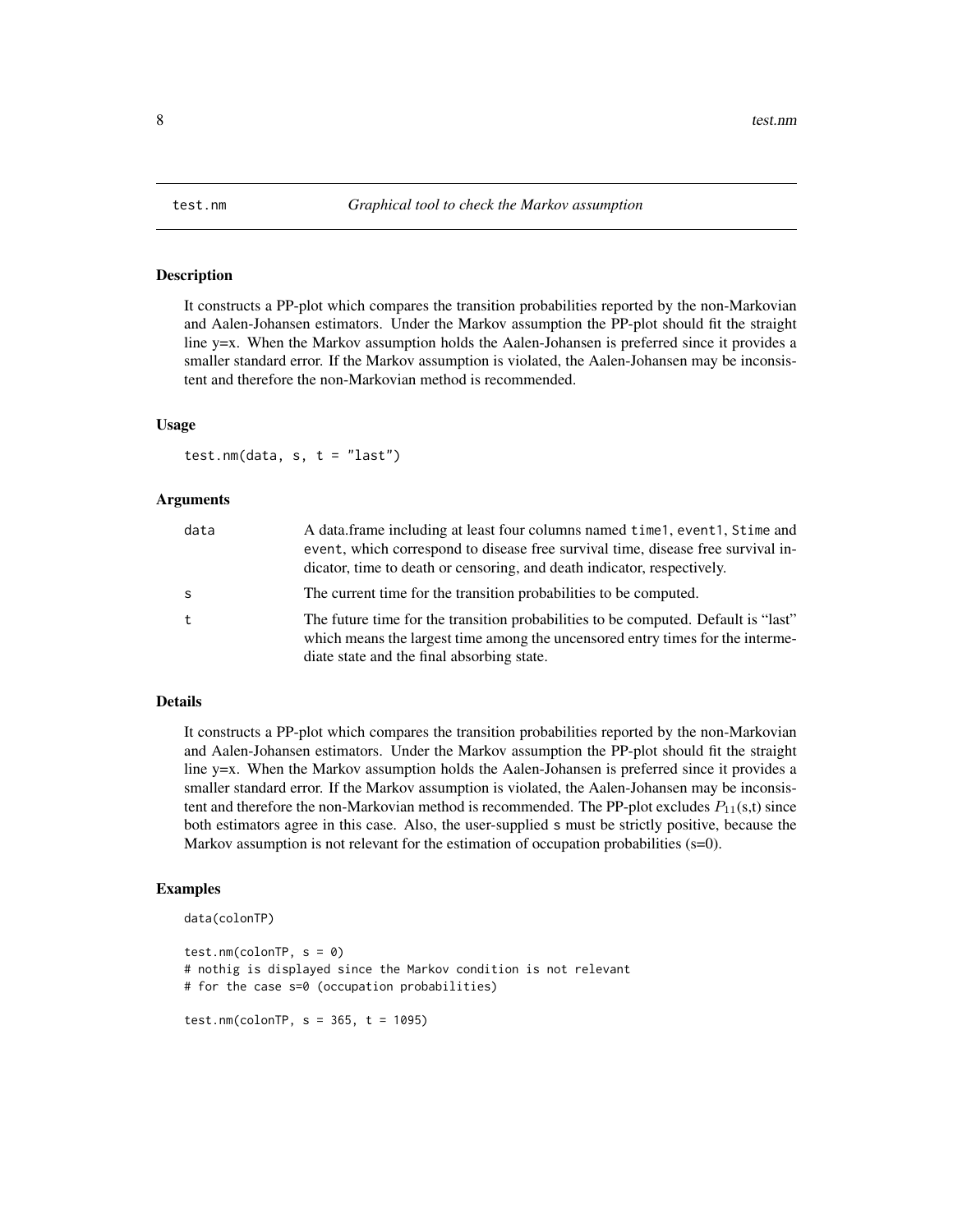<span id="page-8-0"></span>

This function computes the transition probability matrix for the illness-death model, by using the Aalen-Johansen technique (suitable for Markov models) or alternatively a non-Markovian estimator. It creates a 'TPidm' object.

#### Usage

```
TPidm(data, s, t = "last", cov = NULL, CI = TRUE, level = 0.95,
ci.transformation = "linear", method = "NM")
```
# Arguments

| data              | A data.frame including at least four columns named time 1, event 1, Stime and<br>event, which correspond to disease free survival time, disease free survival in-<br>dicator, time to death or censoring, and death indicator, respectively. |  |
|-------------------|----------------------------------------------------------------------------------------------------------------------------------------------------------------------------------------------------------------------------------------------|--|
| S                 | The current time for the transition probabilities to be computed; $s=0$ reports the<br>occupation probabilities.                                                                                                                             |  |
| t                 | The future time for the transition probabilities to be computed. Default is "last"<br>which means the largest time among the uncensored entry times for the interme-<br>diate state and the final absorbing state.                           |  |
| COV               | A categorical variable for the optional by-group analysis; this variable must be<br>a factor.                                                                                                                                                |  |
| СI                | If TRUE (default), confidence intervals are computed.                                                                                                                                                                                        |  |
| level             | Level of confidence intervals. Default is $\theta$ . 95 (corresponding to 95 %).                                                                                                                                                             |  |
| ci.transformation |                                                                                                                                                                                                                                              |  |
|                   | Transformation applied to compute confidence intervals. Possible choices are<br>"linear", "log", "log-log" and "cloglog". Default is "linear".                                                                                               |  |
| method            | The method used to compute the transition probabilities. Possible options are<br>"AJ" (Aalen-Johansen) or "NM" (non-Markovian). Default is "NM".                                                                                             |  |

# Details

If  $s = 0$  this function TPidm reports the state occupation probabilities at time t. For  $s > 0$ , the transition probabilities are provided. The default method "NM" computes the estimator proposed by de Uña-Álvarez and Meira-Machado (2015), which is consistent regardless the Markov assumption. To fit a Markovian transition probability matrix, use the "AJ" method. Note that the Aalen-Johansen occupation probabilities are consistent even when the process is non-Markov (Datta and Satten, 2001), but this is not true for the Aalen-Johansen transition probabilities (Meira-Machado et al., 2006). If CI is TRUE (default), TPidm calculates the estimated variance and the confidence intervals by using the plug-in variance described in Balboa and de Uña-Álvarez (2018) (method = "NM"), or the standard formulas for Markovian processes (method = "AJ", see Andersen et al., 1993).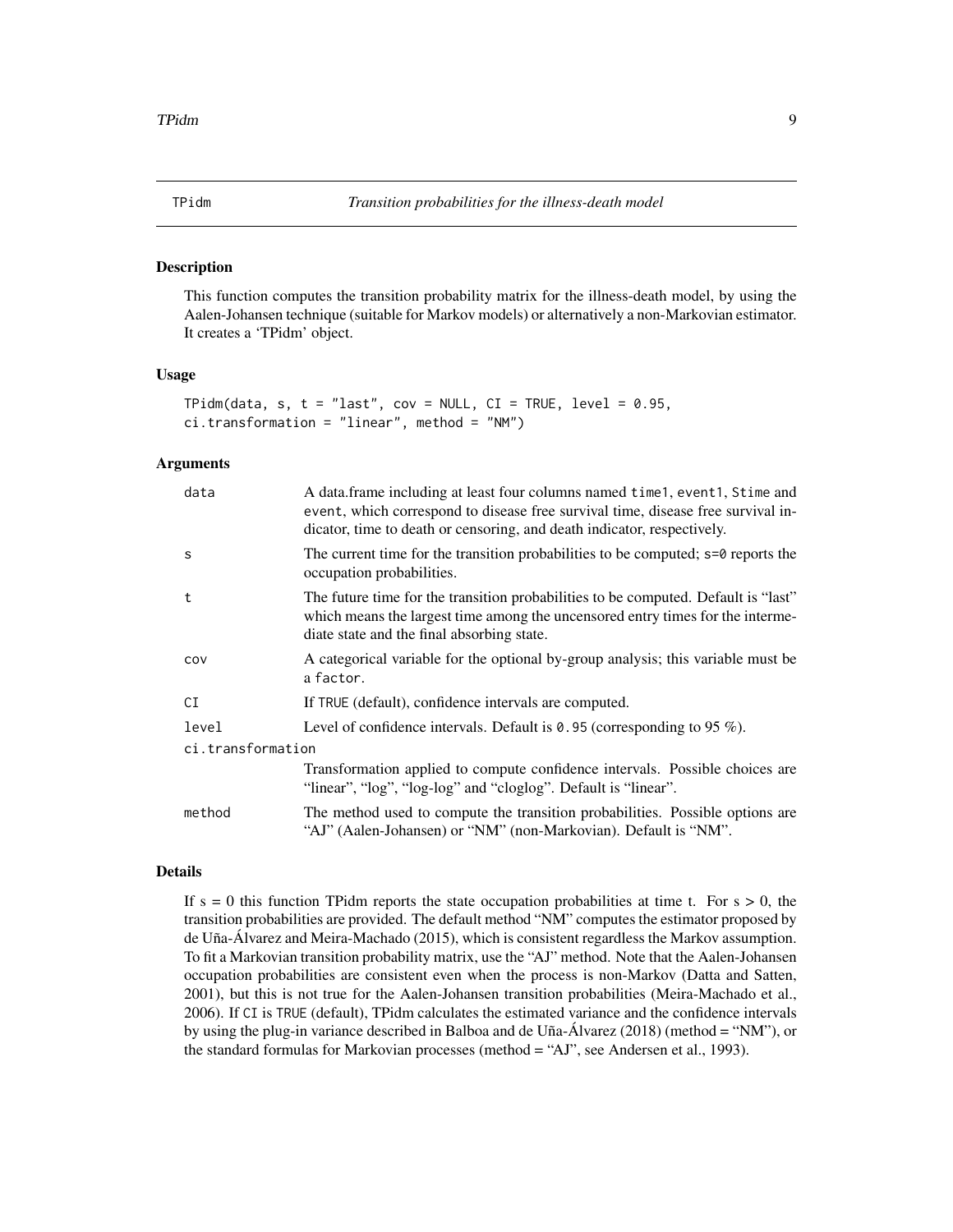# Value

An object of class 'TPidm'. It is a list containing the following objects:

| S                 | The user-supplied current time for the transition probabilities.                                                                                                                                                                             |  |
|-------------------|----------------------------------------------------------------------------------------------------------------------------------------------------------------------------------------------------------------------------------------------|--|
| t                 | The user-supplied future time for the transition probabilities.                                                                                                                                                                              |  |
| method            | The method used to compute the transition probabilities.                                                                                                                                                                                     |  |
| times             | The uncensored entry times for the intermediate state and the final absorbing<br>state which fall between s and t.                                                                                                                           |  |
| probs             | A matrix with transition probability estimates $P_{ij}(s,t)$ for the user-supplied (s,<br>t) and each possible transition from state i (rows) to state j (columns). If CI is<br>TRUE (default), it includes confidence limits and variances. |  |
| all.probs         | An array with transition probability estimates $P_{ij}(s, t_k)$ for each possible tran-<br>sition, evaluated at all the event times $t_k$ falling between s and t. If CI is TRUE<br>(default), it includes confidence limits and variances.  |  |
| p.trans           | Possible transitions among the states. If $s = 0$ , possible transitions are "1 1", "1<br>2" and "1 3"; if $s > 0$ possible transitions are "1 1", "1 2", "1 3", "2 2" and "2<br>$3$ ".                                                      |  |
| CI                | A logical value chosen by the user.                                                                                                                                                                                                          |  |
| ci.transformation |                                                                                                                                                                                                                                              |  |

Transformation chosen by the user to compute the confidence intervals.

#### **Note**

If time1=Stime and event1=event=1, the function TPidm assumes that a direct transition from the initial state to the final absorbing state has occurred. That is, zero sojourn times are not allowed for the intermediate state (replacing the zeros by a small positive amount is a way to introduce such cases).

If cov is specified, the main function provides estimations of transition probabilities for each level of the covariate.

### References

Andersen P. K., Borgan O., Gill R. D. and Keiding N. (1993). Statistical models based on counting processes. Springer Series in Statistics. New York, NY: Springer.

Datta S. and Satten G. A. (2001). Validity of the Aalen-Johansen estimators of the stage occupation probabilities and Nelson-Aalen estimators of integrated transition hazards for non-Markov models. *Statistics and Probability Letters* 55(4), 403–411.

de Uña-Álvarez J. and Meira-Machado L. (2015). Nonparametric estimation of transition probabilities in a non-Markov illness-death model: a comparative study. *Biometrics* 71, 364–375.

Meira-Machado L. F., de Uña-Álvarez J. and Cadarso-Suárez C. (2006). Nonparametric estimation of transition probabilities in a non-Markov illness-death model. *Lifetime Data Anal* 12(3), 325–344.

Balboa-Barreiro V., de Uña-Álvarez J. (2018). Estimation of Transition Probabilities for the Illness-Death Model: Package TP.idm. *Journal of Statistical Software* 83(10), 1–19.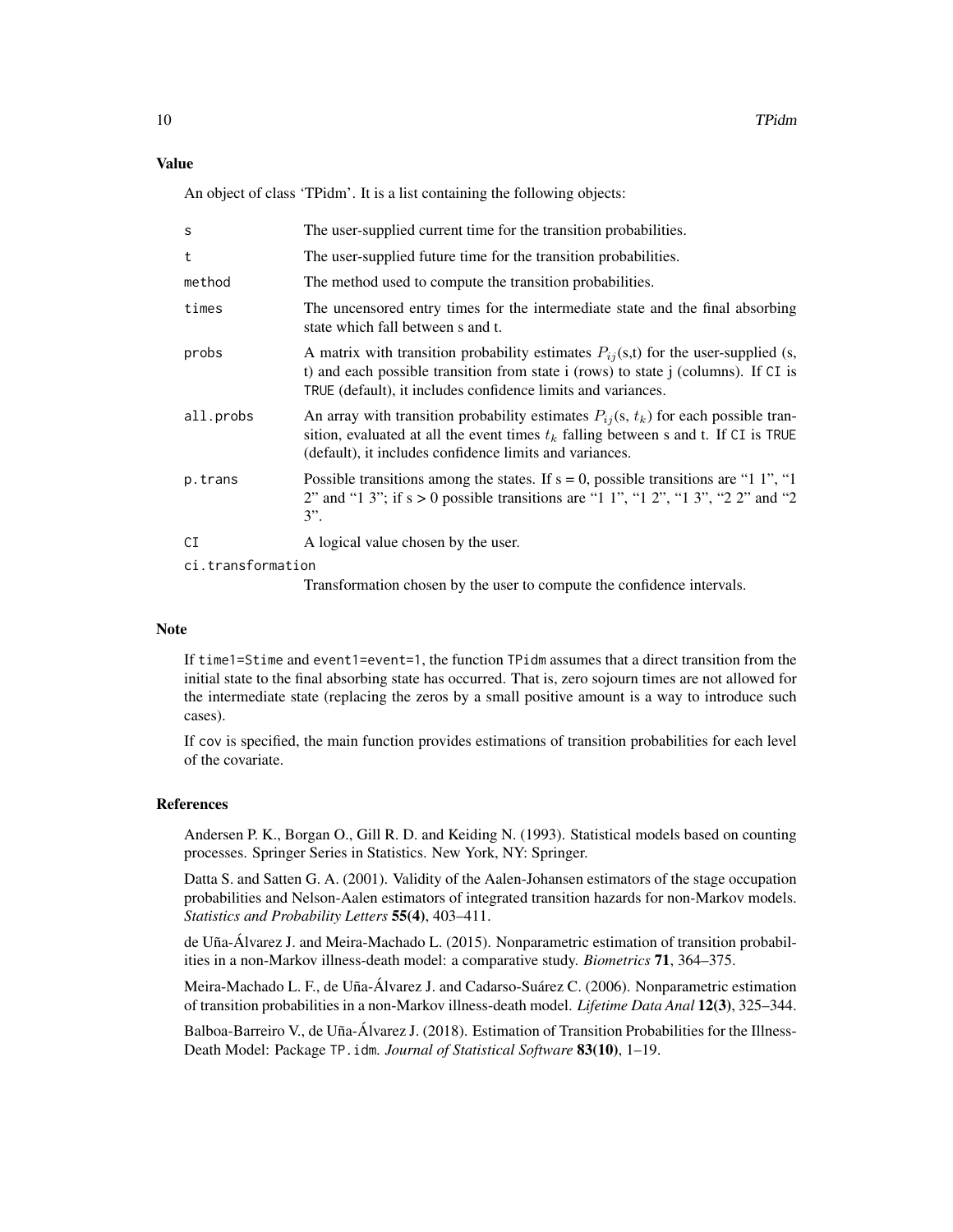#### **TPidm** 11

# Examples

data(colonTP)

```
# create a TPidm object with s = 0, t = "last" (default),
# CI = TRUE (default) and method = "AJ":
aj0ci <- TPidm(colonTP, s = 0, method = "AJ")
plot(aj0ci) # plotting all occupation probabilities
#or
# create a TPidm object with s = 365, t = "last" (default),
# CI = FALSE and method = "NM" (default):
nm365 <- TPidm(colonTP, s = 365, CI=FALSE)
summary(nm365) # summarizing the results
# or
# create a TPidm object with cov = "rx":
nm365cov <- TPidm(colonTP, s = 365, t = 1095, cov = "rx", CI=FALSE)
summary(nm365cov) # summarizing the results
```